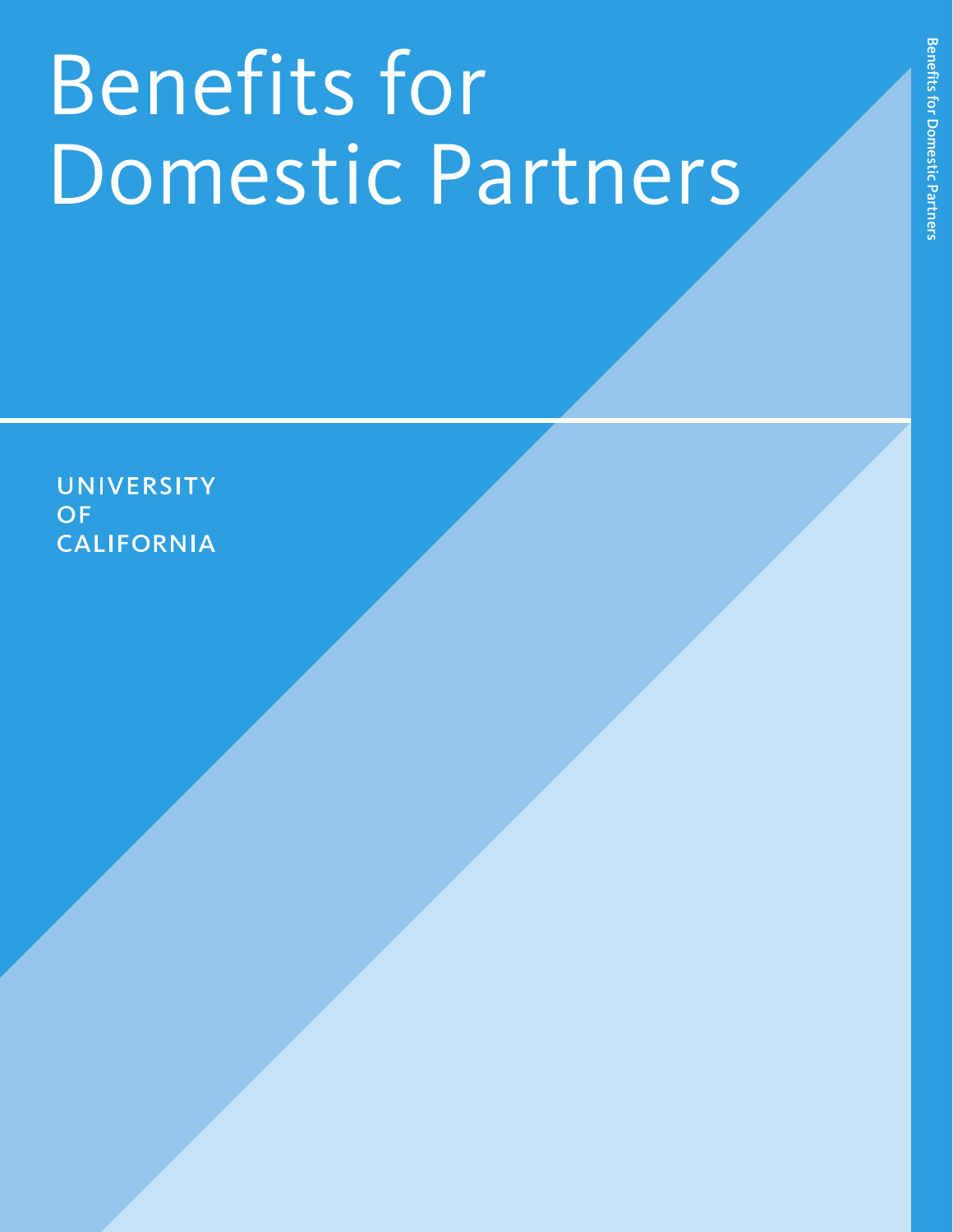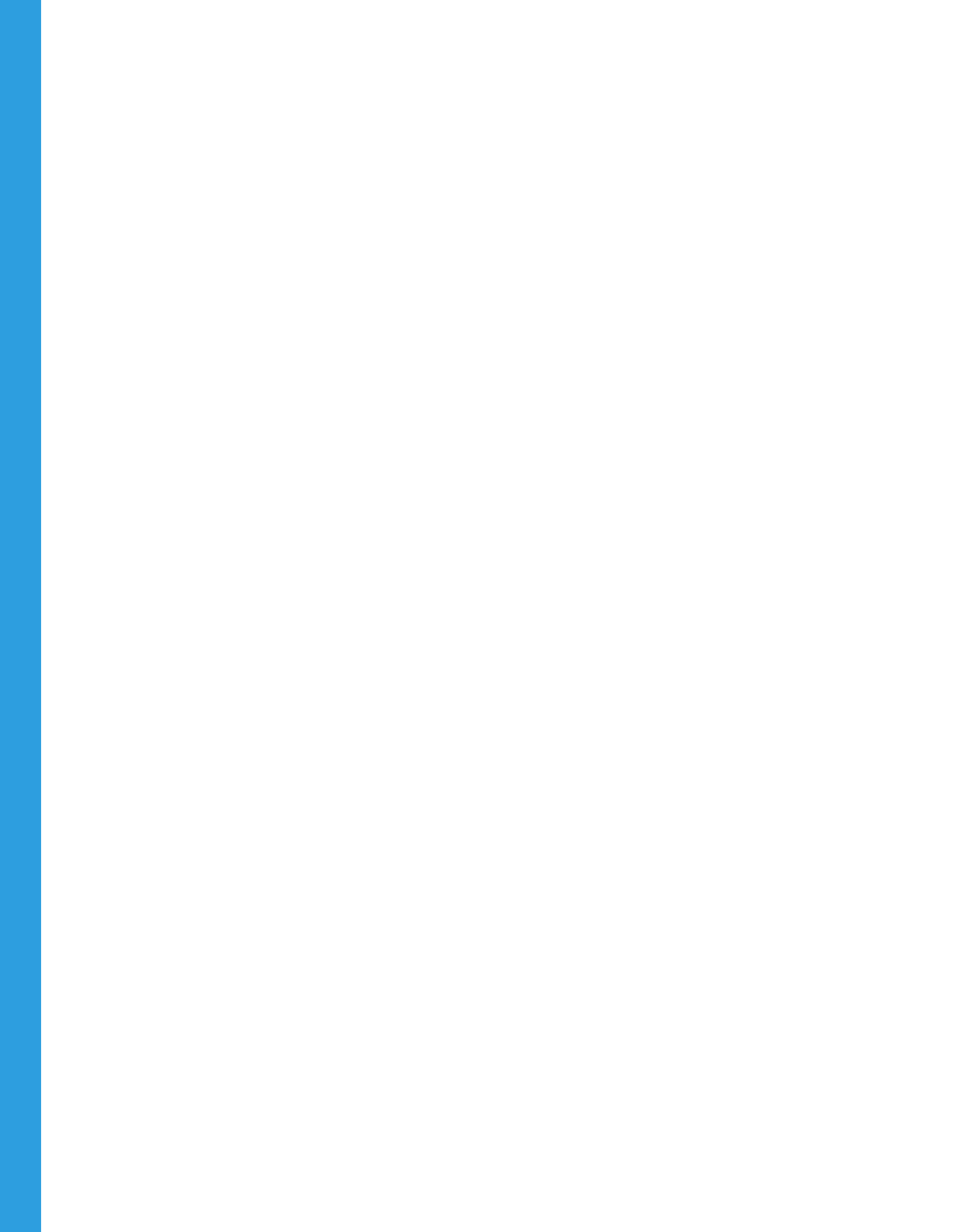The University of California works hard to be a good employer, so it's no surprise we've been a leader in offering benefits to domestic partners. UC began offering health coverage to same-sex partners in 1998, and added pension survivor benefits in 2002. Many of your UC benefits may extend to your domestic partner and, in some cases, his or her child or grandchild. This booklet explains what's available to your family members and what you need to do to cover them.

#### **Health and welfare benefits......**

Your partner and/or your partner's child or grandchild may be able to enroll in the following insurance plans: medical, dental, vision, dependent life, accidental death and dismemberment, and legal.

#### **Leave policies**...............................................................................................7

Under UC policy, you may take time off to bond with a new child or to care for a domestic partner (or a partner's child) who is ill.

#### **UC Retirement Plan survivor benefits**...............................................7

Your domestic partner may be entitled to monthly survivor benefits in case of your death. In some instances, your partner's child may also receive survivor benefits.

#### **Definition of domestic partnership**....................................................9

Your domestic partnership must meet certain criteria for UC benefits eligibility. This section includes information on supporting documentation you will need to enroll your partner, as well as steps you need to take should your partnership end.

#### **Forms**.............................................................................................................10

From registering your partnership with the state of California to notifying UC of changes to your status, these are the forms you'll need.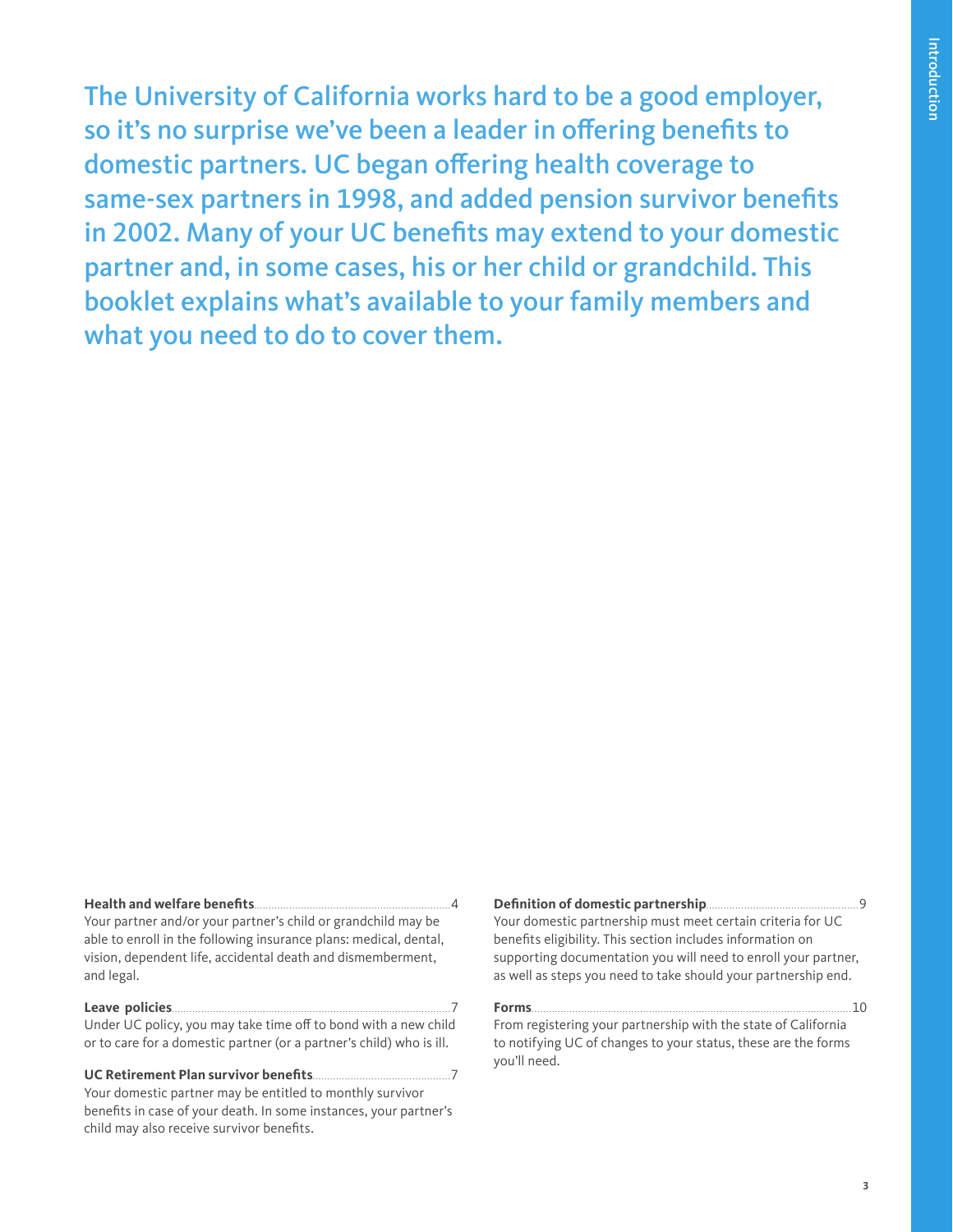## Health and Welfare Benefits

UC values your well-being and that of your family. That's why we're happy to extend many of our health and welfare benefits to domestic partners.

#### **WHO'S ELIGIBLE**

Provided they meet certain criteria, as detailed below, the following domestic partners may participate in UC's health and welfare benefits:

- Same-sex domestic partners of active employees and retirees
- Opposite-sex domestic partners of active employees and retirees, if at least one of you is over age 62 and eligible to receive Social Security benefits based on age
- Domestic partner's eligible child or grandchild

#### **WHAT'S AVAILABLE**

Your partner, and/or your partner's child or grandchild, may qualify for some or all of the following benefits, assuming you and they meet the eligibility requirements. See *A Complete*  Guide to Your UC Health Benefits, available on UCnet (ucnet.universityofcalifornia.edu), for more information. Keep in mind that your family members may be enrolled only in the same plans as you.

#### **INSURANCE COVERAGE**

| <b>Insurance</b>                         | <b>Employee</b> | <b>Retirees</b> |
|------------------------------------------|-----------------|-----------------|
| Medical                                  |                 |                 |
| Dental                                   |                 |                 |
| Vision                                   |                 |                 |
| Dependent life insurance                 | ٠               |                 |
| AD&D                                     |                 |                 |
| Legal                                    |                 |                 |
| <b>Bright Horizons Care</b><br>Advantage |                 |                 |
| <b>Flexible Spending Accounts</b>        |                 |                 |

See "Enrolling your partner in insurance plans" on page 5 for details about how and when to cover your family members.

#### **BRIGHT HORIZONS CARE ADVANTAGE**

This is a membership-based Web resource to help you find prescreened childcare and eldercare. UC pays for access; you pay for care. (Sorry, retirees are not eligible for UC-paid access, but may use the site with their own paid membership.)

#### **TAX-SAVINGS PROGRAMS**

UC offers an array of options for paying for certain qualified expenses on a pretax basis. Some of these benefits may extend to your domestic partner and/or his or her child or grandchild.

**Flexible Spending Accounts (FSAs):** You may use the Dependent Care FSA and Health FSA for your partner's expenses or those of his or her child or grandchild, provided you claim them as dependents for tax purposes.

**Tax Savings on Insurance Premiums (TIP):** In most cases, out-of-pocket premium costs for domestic partners and/or their children or grandchildren must be paid on an after-tax basis, unless these family members are your dependents as defined under the Internal Revenue Code. However, the premium costs for your partner and/or your partner's child or grandchild who are your California tax dependents may be deducted from your pay on a pretax basis for California income tax purposes if you have registered your partnership with the state. Submit form UPAY 850 to your Benefits Office in order to have the premiums deducted on a pretax basis.

#### **RETIREE AND SURVIVOR HEALTH BENEFITS**

If you're eligible to carry UC-sponsored medical, dental and/or legal coverage into retirement, your partner (and his or her child or grandchild) may be able to continue coverage as well. To learn more, see the *Retirement Handbook*, available at ucal.us/ retirementhandbook.

Similarly, your enrolled family members may be able to continue their coverage in the event of your death.

**If you die while still employed by UC:** For details about continued UC health and welfare plan coverage, COBRA coverage or conversion to individual policies, see the *Survivor*  and Beneficiary Handbook for Family Members and Beneficiaries of UC Employees, available at ucal.us/survivorhandbook*.*

**If you die after retirement:** Your partner and/or his or her child or grandchild may be eligible to continue coverage if they are eligible to receive a monthly benefit from the UC Retirement Plan. For details about continued coverage, see the Your Guide to Survivor and Beneficiary Benefits for Family Members and Beneficiaries of UC Retirees and Disabled Members Receiving UCRP Income, available on UCnet (ucnet.universityofcalifornia.edu)*.*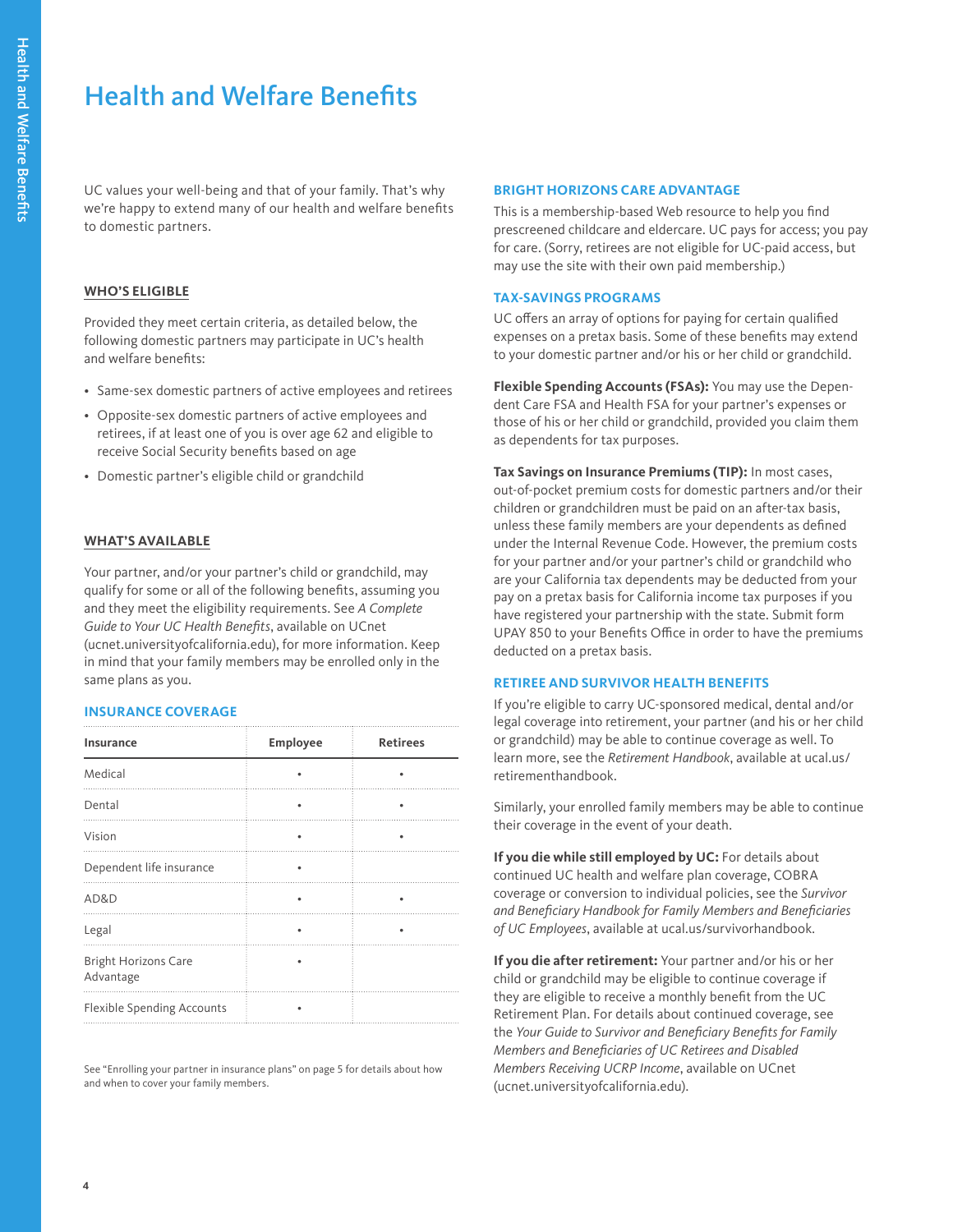#### **ENROLLING YOUR PARTNER IN INSURANCE PLANS**

You may enroll your domestic partner and his or her child or grandchild, according to the table below.

After your family members are enrolled, you will be required to submit documentation to verify their eligibility for benefits. You will receive information explaining the verification process and the documents needed to verify your family members' eligibility.

| Your status    | When to enroll your partner and/or child/grandchild                                                                                                               | How to enroll them                                                                                                                                                                                                                                                                                                                                                                                          |  |
|----------------|-------------------------------------------------------------------------------------------------------------------------------------------------------------------|-------------------------------------------------------------------------------------------------------------------------------------------------------------------------------------------------------------------------------------------------------------------------------------------------------------------------------------------------------------------------------------------------------------|--|
| Employee       | When you're first eligible                                                                                                                                        | Online                                                                                                                                                                                                                                                                                                                                                                                                      |  |
|                | During open enrollment                                                                                                                                            | Online                                                                                                                                                                                                                                                                                                                                                                                                      |  |
|                | During your partner's PIE*                                                                                                                                        | Submit form UPAY 850 (Enrollment, Change, Cancellation or<br>Opt Out-Employees Only). If your partnership is registered<br>with the state of California, check the appropriate box in<br>Section 3 and enter the filing date. If the partnership is not<br>registered, check the box for "Not registered" and enter<br>your partner's (or partner's child or grandchild's) date of<br>eligibility.          |  |
|                | If you miss your PIE (for medical plan only; effective date of<br>coverage delayed for 90 days)                                                                   |                                                                                                                                                                                                                                                                                                                                                                                                             |  |
| <b>Retiree</b> | During open enrollment                                                                                                                                            | Online                                                                                                                                                                                                                                                                                                                                                                                                      |  |
|                | During your partner's PIE (beginning when your partner<br>first meets eligibility criteria)                                                                       | Submit form UBEN 100 (Retiree Continuation, Enrollment<br>or Change-Medical, Dental and/or Legal Plan). If your<br>partnership is registered with the state of California, check<br>the appropriate box in Section 2 and enter the filing date. If<br>the partnership is not registered, check the appropriate box<br>and enter your partner's (or partner's child or grandchild's)<br>date of eligibility. |  |
|                | If you miss your PIE, provided you are currently enrolled in<br>a UC-sponsored plan (for medical plan only; effective date<br>of coverage is delayed for 90 days) |                                                                                                                                                                                                                                                                                                                                                                                                             |  |

\* PIE is the period of initial eligibility, the 31 days following the date your partner first becomes eligible for coverage.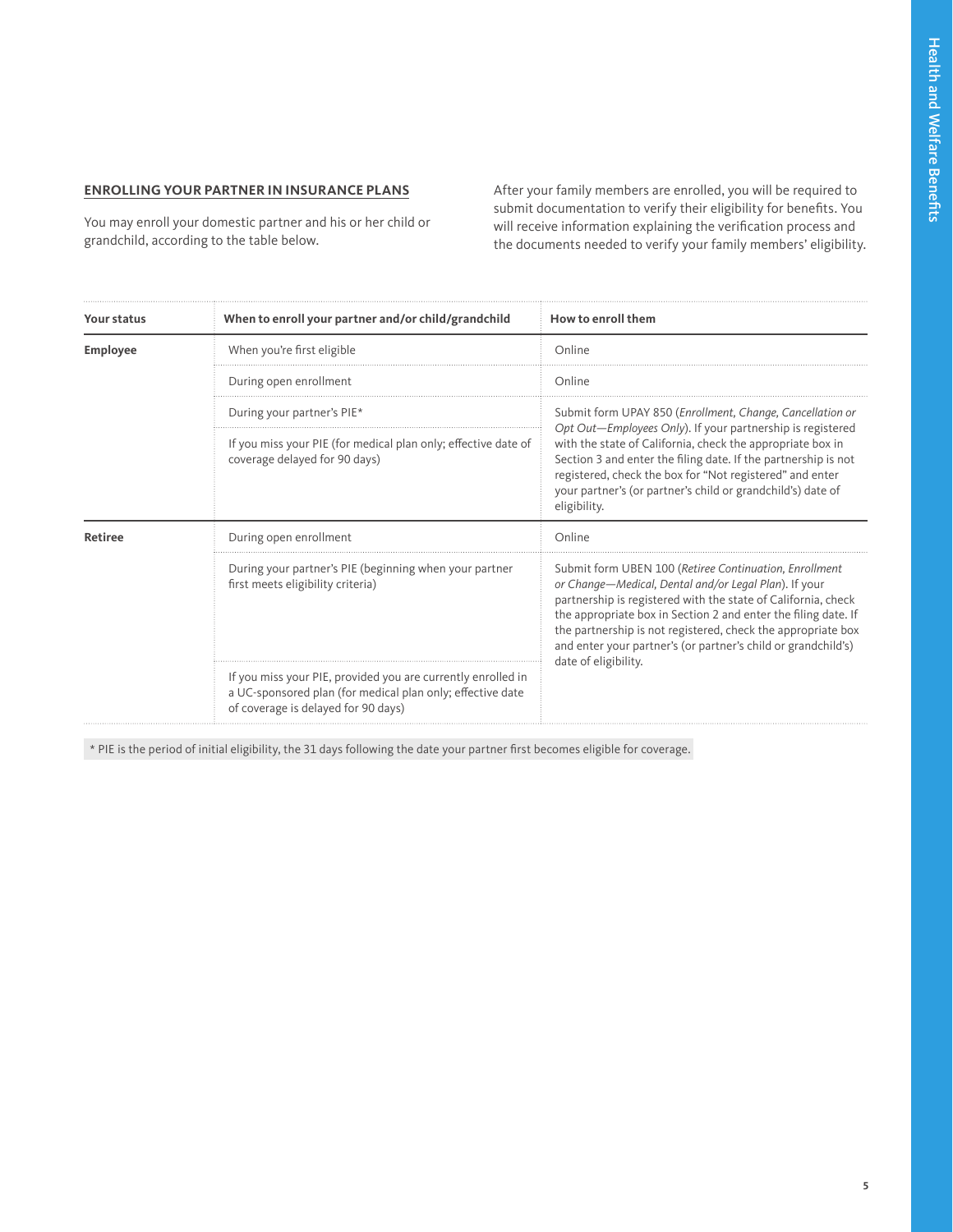## Health and Welfare Benefits

#### **TAX IMPLICATIONS**

In most cases, your domestic partner and his or her children do not automatically qualify as your dependents under the Internal Revenue Code (IRC). That means any UC contribution toward their medical, dental and vision coverage is considered "imputed income" and may be subject to federal and California state income taxes, as well as Social Security and Medicare taxes (FICA) and any other required payroll taxes. This income is reflected on your annual W-2 statement.

**Federal and California state income taxes:** If your partner is a dependent as defined by the IRC, you are not subject to imputed income on UC contributions toward his or her health insurance. In order for your payroll records to accurately reflect this tax dependency, complete form UPAY 886 (Declaration of Tax Dependency) and submit it to your local Payroll Office.

Under rules implemented as part of health care reform legislation, there is no imputed income for federal or California state income tax purposes on the value of UC's contribution for coverage provided to your biological, adopted and/or step-children (if you are considered the child's step-parent under state law and the child's parent is your same-sex registered domestic partner), regardless of whether they are your tax dependents. You will have imputed income for both state and federal tax purposes for coverage provided to children of your non-registered domestic partner and step-grandchildren if they are not your tax dependents.

#### **WHAT YOU NEED TO DO**

If you have imputed income, each November UC Human Resources will mail form UPAY 886 (Declaration of Tax Dependency) to you. If one or more of your covered family members is your tax dependent, complete the form and submit it to your local Benefits Office. After the form is submitted, payroll records will be adjusted and:

- The taxable gross income on your Form W-2 for the year will not include any imputed income for medical/dental/vision coverage and will be reduced for pretax TIP contributions as appropriate (see "Tax Savings on Insurance Premiums" on page 4)
- Excess FICA contributions will reduce current FICA withholding

You may claim any excess income tax withheld when you file your tax returns.

You may be asked to submit proof of tax dependency.

**California state income taxes only:** If you have registered your partnership with the state of California, UC's contribution for medical, dental and vision coverage is not considered imputed income for California state income tax purposes.

Use form UPAY 850 (Enrollment, Change, Cancellation or Opt Out—Employees Only), available at ucal.us/UPAY850, to notify your local Benefits Office that your partnership is registered so that imputed income is not reported for state tax purposes. Once the form is received, withholding on imputed income for California state taxes will stop, and the California taxable income on your Form W-2 for the year will not include any imputed income for health coverage for your partner. You may claim any excess state income tax withheld when you file your state income tax return.

If you have not registered your partnership with the state of California but are in a valid same-sex partnership in another jurisdiction that California recognizes as substantially equivalent to a California registered domestic partnership, you may be able to exclude the imputed income from state taxation when you file your tax return.

#### **REFERENCE**

A Complete Guide to Your UC Health Benefits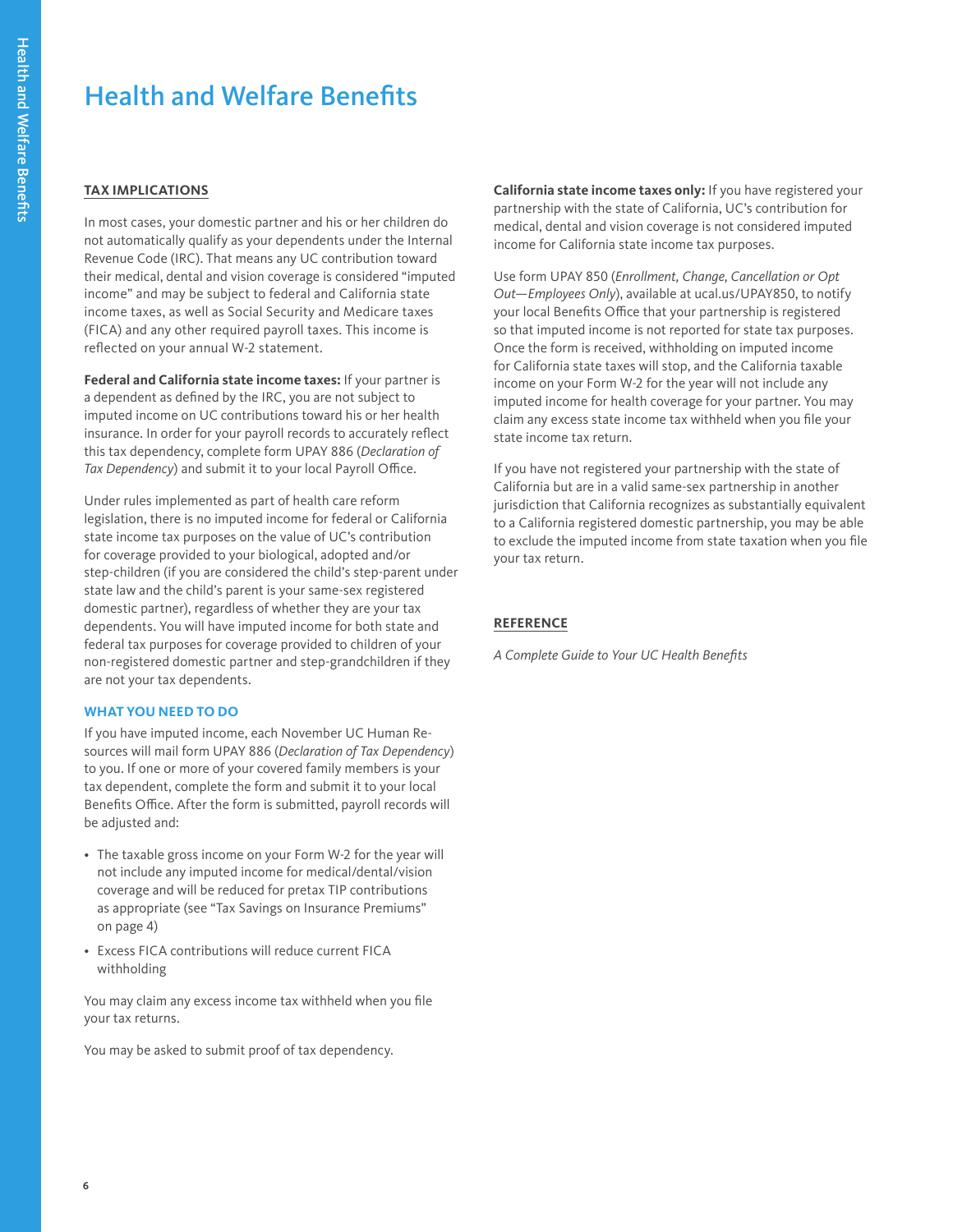University policies allow you to use sick leave to bond with a newborn, adopted or foster-care child and in case of the illness or death of a domestic partner or partner's child. You may also use family and medical leave in case of a partner's or partner's child's serious health condition.

For details on sick leave and family and medical leave policies, see the applicable personnel policy. If you are a represented employee, see your collective bargaining agreement (contract), available at ucal.us/laborrelations.

## Leave Policies UC Retirement Plan Survivor Benefits

#### **WHO'S ELIGIBLE**

- Domestic partners of UCRP members
- Partner's child, in certain circumstances

See "Establishing a domestic partnership for UCRP survivor income" on page 8 for information about actions you need to take to ensure your family member's eligibility.

#### **WHAT'S AVAILABLE**

Lifetime monthly income

#### **PRERETIREMENT SURVIVOR BENEFITS**

If you die before you retire, monthly survivor benefits may be available to an eligible domestic partner if you have at least two years of UC service credit and die while employed at UC or receiving UCRP disability income.

Your domestic partnership must have existed for at least one year before your death, and your partner must meet other eligibility requirements.

#### **IF YOU DIE WHILE ELIGIBLE TO RETIRE**

If you're an active, inactive or disabled UCRP member—meaning that you're 50 or older (55 or older if you were hired or became eligible for UCRP after July 1, 2013 as a non-Safety member) with at least five years of UC service credit—your partner may receive a lifetime monthly benefit.

There is no one-year partnership requirement for benefits paid to your domestic partner in this case.

#### **POST-RETIREMENT SURVIVOR BENEFITS**

Your partner may be eligible to receive a lifetime monthly benefit if you die after you retire.

If you were eligible for UCRP membership before July 1, 2013, the post-retirement survivor benefit is automatic, and your partner will receive 25 percent of your basic retirement (50 percent if you are a member with non-coordinated benefits or a Safety member). (You can set aside more than that if, before your retirement, you opt to take a reduced monthly payment.)

If you became eligible for UCRP membership on or after July 1, 2013 as a non-Safety member, this benefit is not automatic. In order to provide a survivor benefit to your partner, you must elect, before your retirement, a reduction in your pension.

Your domestic partnership must have existed for at least one year at the time of your retirement and continuously until your death. In addition, you must submit documentation establishing your domestic partnership to UC before you retire. (See "Establishing a domestic partnership for UCRP survivor income" on page 8.)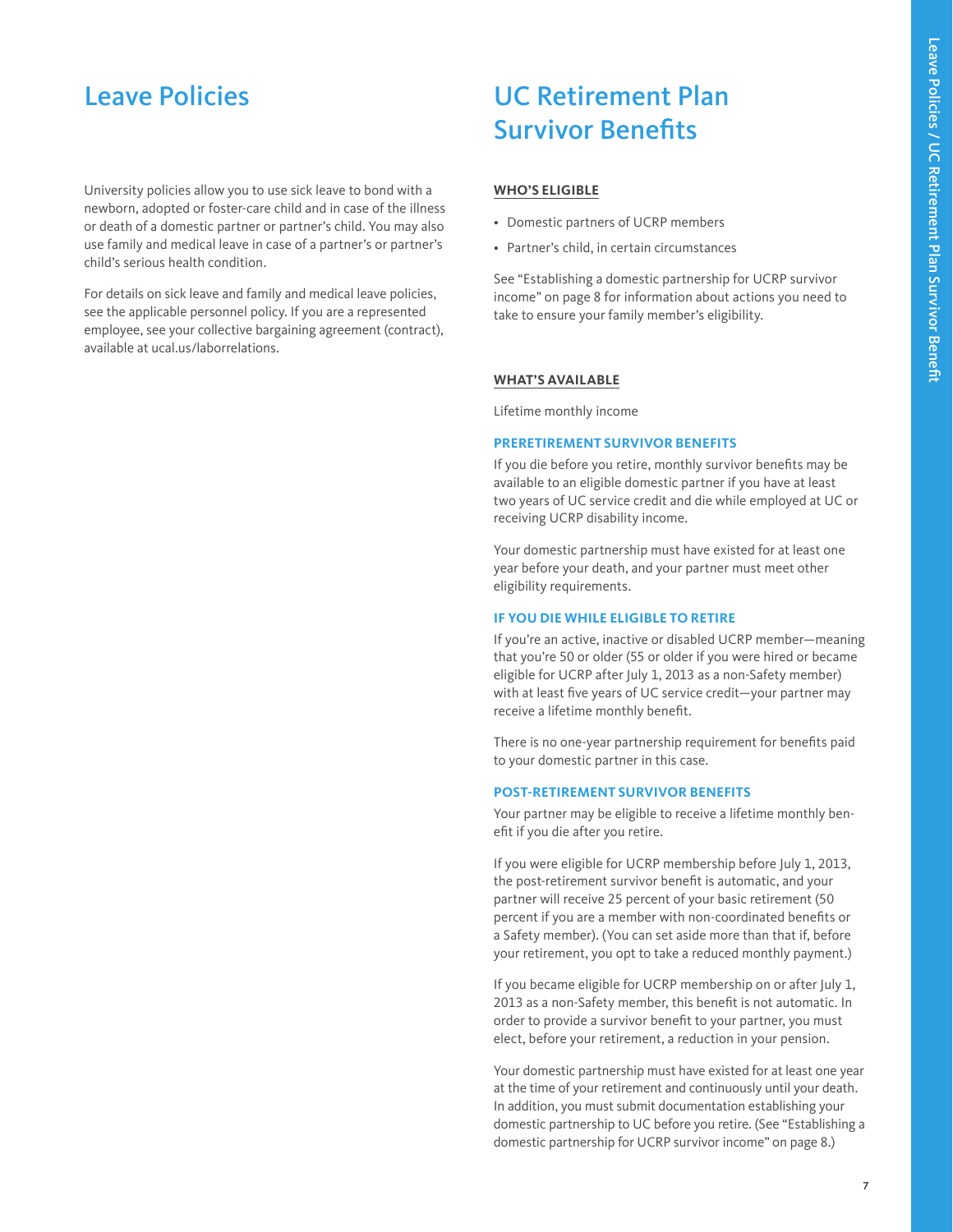## UC Retirement Plan Survivor Benefit

Your child and/or your partner's biological or adopted child may also be eligible for preretirement and post-retirement survivor benefits. If you have both a domestic partner and an eligible child, survivor benefits will be paid to your partner, unless he or she dies before the child.

### **TAX INFORMATION**

There may be special tax consequences for these benefits. You may want to consult your tax adviser before taking any action.

#### **ESTABLISHING A DOMESTIC PARTNERSHIP FOR UCRP SURVIVOR INCOME**

**If your partnership is registered with the state of California or another jurisdiction:** Submit a copy of the Declaration of Domestic Partnership (California state form NP/SF DP-1) that you filed with the state of California or the form filed with another jurisdiction (same-sex domestic partners only). Send the document to:

UC Human Resources Records Management P.O. Box 24570 Oakland, CA 94623-1570

The process will be quicker if your Social Security number—or at least the first five digits—is included.

For preretirement survivor benefits, you can submit a copy of your state registration at any time, or your partner can submit a copy after you die. For post-retirement benefits, a copy of the state registration must be submitted prior to your retirement.

UC Human Resources will use the **date the state form was filed as the beginning date of the domestic partnership.**

If your partnership was registered with the state only recently, you may want to submit form UBEN 250 and supporting documentation (see "Supporting Documentation" on page 9) if you are nearing retirement and can establish an earlier beginning date for your partnership. This action could preserve your partner's right to pre- or post-retirement survivor benefits, for which there is a one-year partnership requirement.

**If your partnership is not registered:** Submit form UBEN 250 (Declaration of Domestic Partnership) and three supporting documents. See "Supporting Documentation" on page 9. If you do not submit this form, your domestic partner cannot submit the form after your death, and he or she will not be eligible to receive survivor benefits.

UC Human Resources will use the earliest date established by the documentation as the beginning date of the domestic partnership. For your partner to be eligible, you must submit the documentation prior to your retirement and it must establish that the relationship began at least one year prior to your retirement.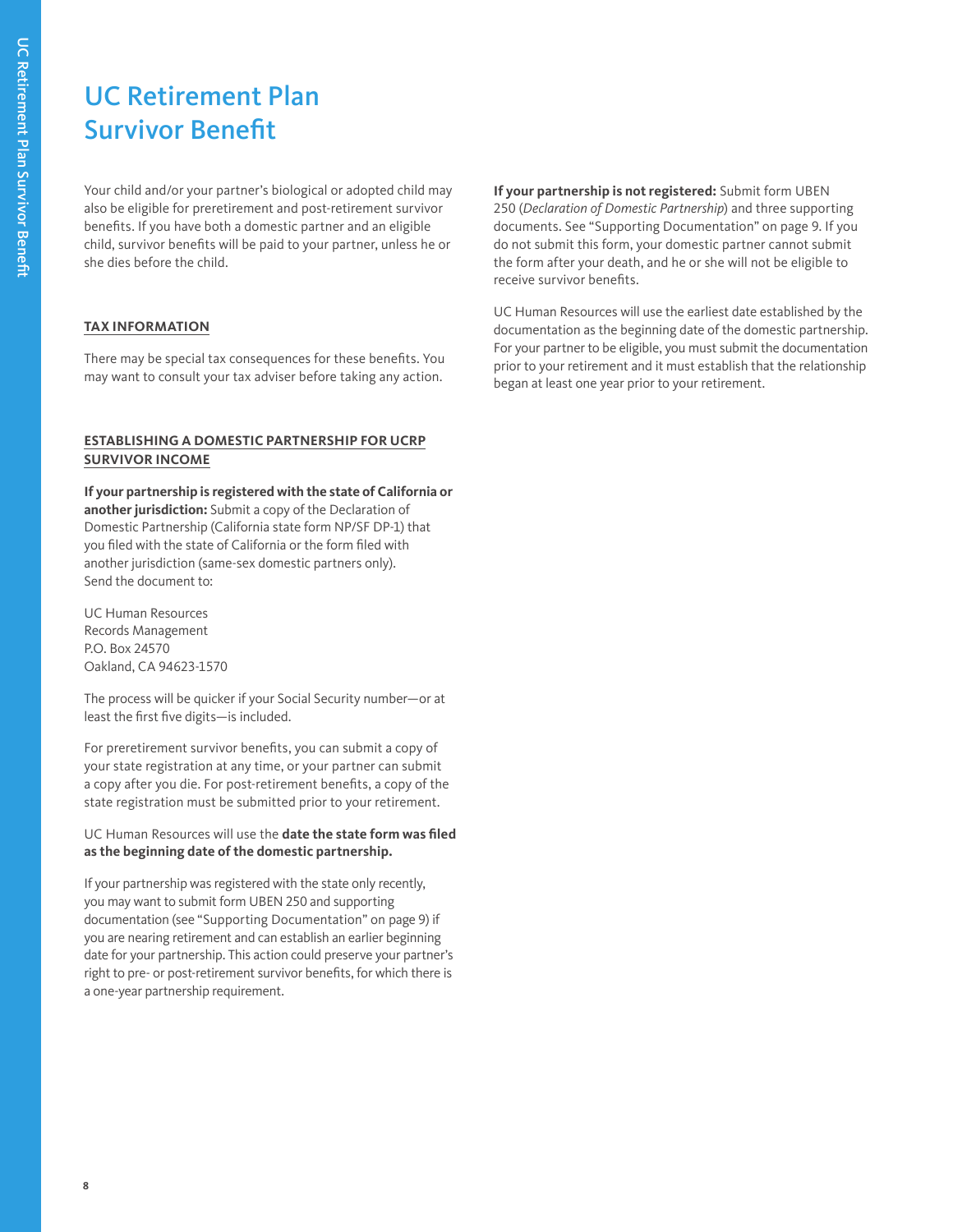## Definition of Domestic Partnership

A domestic partnership registered with the state of California or a substantially equivalent partnership in another jurisdiction (same-sex partners only) is a domestic partnership for UC benefits eligibility purposes.

Same-sex domestic partners can register their domestic partnership with the state of California.

Opposite-sex domestic partners as defined in California Family Code Section 297 (that is, one or both partners is over age 62 and eligible for Social Security benefits based on age) may also register.

A partnership that has not been registered with the state must meet the following criteria to be considered a domestic partnership for UC benefits eligibility purposes:

- Parties must be each other's sole domestic partner in a long-term, committed relationship and must intend to remain so indefinitely.
- Neither party may be legally married or be a partner in another domestic partnership.
- Parties must not be related to each other by blood to a degree that would prohibit legal marriage in the state of California.
- Both parties must be at least 18 years old and capable of consenting to the relationship.
- Parties must be financially interdependent.
- Parties must share a common residence.

#### **SUPPORTING DOCUMENTATION**

In order to receive UCRP survivor benefits and, if requested, for health and welfare benefits, if you haven't registered your domestic partnership with the state of California, you must submit any three of the following:

- Joint mortgage or joint tenancy on a residential lease
- Joint bank account
- Joint liabilities (e.g., card or car loan)
- Joint ownership of significant property ( e.g., a car or a house)
- Durable property or health care power of attorney
- Wills, life insurance policies or retirement annuities naming each other as primary beneficiary
- Written agreement or contract showing mutual support obligation or joint ownership of assets acquired during the relationship
- Copy of any declaration, affidavit or similar document filed with any other governmental entity

#### **TERMINATING A DOMESTIC PARTNERSHIP**

#### **FOR UCRP SURVIVOR INCOME**

If your partnership ends, you must submit one of the following:

- A copy of the filed California State Notice of Termination of Domestic Partnership (SEC/STATE NP/SF DP-21)
- A copy of a final judgment of dissolution or nullity of the domestic partnership
- UC form UBEN 253 (Termination of Domestic Partnership), if your partnership is not registered with the state

If your partnership is not registered, you are responsible for notifying your former partner about the termination. Submitting a termination notice or court order is important. If the information on file is not current, UC Human Resources could pay survivor benefits to a former partner instead of other eligible recipients, such as your child.

#### **FOR HEALTH AND WELFARE BENEFITS**

Within 31 days after a domestic partnership ends, you must notify UC of the change. If you're an employee, complete and submit form UPAY 850 (Enrollment, Change, Cancellation or Opt Out—Employees Only). Check the appropriate box in Section 3 and enter the date the partnership ended.

If you're a retiree, complete and submit form UBEN 100 (*Retiree*  Continuation, Enrollment or Change—Medical, Dental and/or Legal Plan). Check the appropriate box in Section 2 and enter the date the partnership ended.

You are responsible for providing your domestic partner with a copy of the termination form (UBEN 253) and the date benefits end. (Coverage stops at the end of the month in which the domestic partnership ends.)

If covered under the medical, dental and/or vision plan, your partner and/or your partner's child or grandchild may be able to continue coverage under COBRA for up to 36 months. For more information, contact your benefits office and visit the COBRA page at ucal.us/COBRA.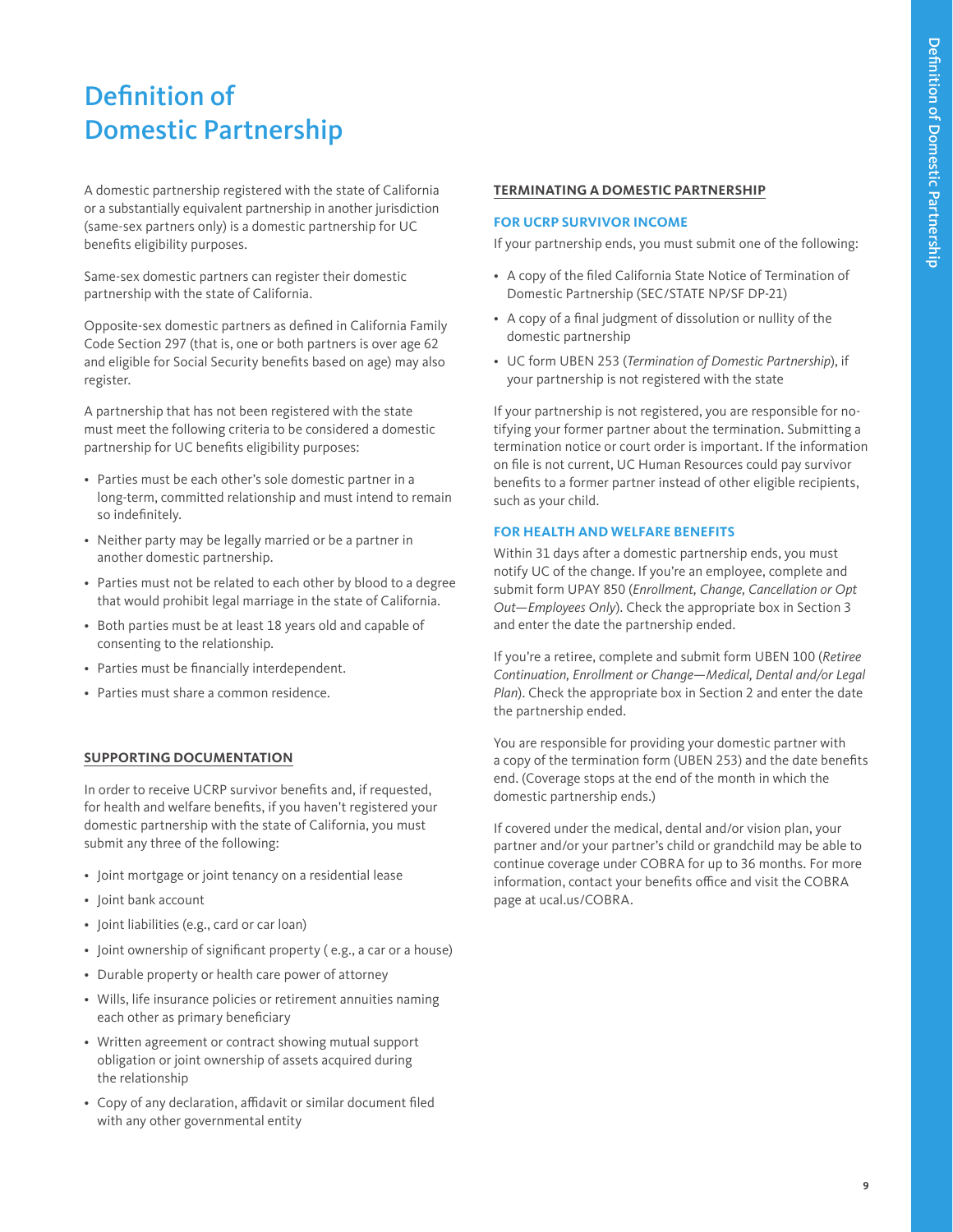## Forms You May Need

Forms You May Need Forms You May Need

| <b>Action</b>                                            | Form                                                                                                       | Available                                                                                                                                                                                                                |
|----------------------------------------------------------|------------------------------------------------------------------------------------------------------------|--------------------------------------------------------------------------------------------------------------------------------------------------------------------------------------------------------------------------|
| Document domestic partnership<br>(UCRP)                  | State of California form NP/SF DP-1 (Declaration of<br>Domestic Partnership), or                           | Online at www.sos.ca.gov/dpregistry/forms.htm                                                                                                                                                                            |
|                                                          | UC form UBEN 250 (Declaration of Domestic<br>Partnership)                                                  | • At the back of this booklet<br>• Online at ucnet.universityofcalifornia.edu/forms/<br>pdf/uben-250.pdf                                                                                                                 |
| <b>Report termination of</b><br>partnership (UCRP)       | State of California form NP/SF DP-2 (Notice of<br>Termination of Domestic Partnership), or                 | Online at www.sos.ca.gov/dpregistry/forms.htm                                                                                                                                                                            |
|                                                          | UC form UBEN 253 (Termination of Domestic<br>Partnership)                                                  | • At the back of this booklet<br>• Online at ucnet.universityofcalifornia.edu/forms/<br>pdf/uben-253.pdf                                                                                                                 |
| Enroll or cancel coverage in<br>health and welfare plans | Employees: UPAY 850 (Enrollment, Change,<br>Cancellation or Opt Out-Employees Only)                        | • Online at ucal.us/UPAY850 (for UPAY 850) and<br>ucal.us/UBEN100 (for UBEN 100)<br>• From the person in your department who<br>handles benefits<br>• From the Retirement Administration Service Center:<br>800-888-8267 |
|                                                          | Retirees: UBEN 100 (Retiree Continuation,<br>Enrollment or Change-Medical, Dental and/or Legal<br>$Plan$ ) |                                                                                                                                                                                                                          |
| Designate beneficiary for                                | UBEN 116 (Designation of Beneficiary-Employees)                                                            | • Online at ucnet.universityofcalifornia.edu/forms/<br>pdf/uben-116.pdf (form UBEN 116) and<br>ucal.us/UBEN117 (form UBEN 117)<br>• From the Retirement Administration Service Center:<br>800-888-8267                   |
| • UCRP lump-sum death payment                            | UBEN 117 (Designation of Beneficiary-Retirees,                                                             |                                                                                                                                                                                                                          |
| • UCRP Capital Accumulation<br>Provision (CAP) payment   | Former Employees and Others)                                                                               |                                                                                                                                                                                                                          |
| • Life insurance (Basic,<br>Supplemental, Core)          |                                                                                                            |                                                                                                                                                                                                                          |
| • Accidental Death and<br>Dismemberment insurance        |                                                                                                            |                                                                                                                                                                                                                          |
| Designate beneficiary for                                | Fidelity's enrollment form                                                                                 | • Online at ucfocusonyourfuture.com                                                                                                                                                                                      |
| $\cdot$ 403(b) Plan                                      |                                                                                                            | • From Fidelity: 866-682-7787                                                                                                                                                                                            |
| $\cdot$ 457(b) Plan                                      |                                                                                                            |                                                                                                                                                                                                                          |
| • DC Plan                                                |                                                                                                            |                                                                                                                                                                                                                          |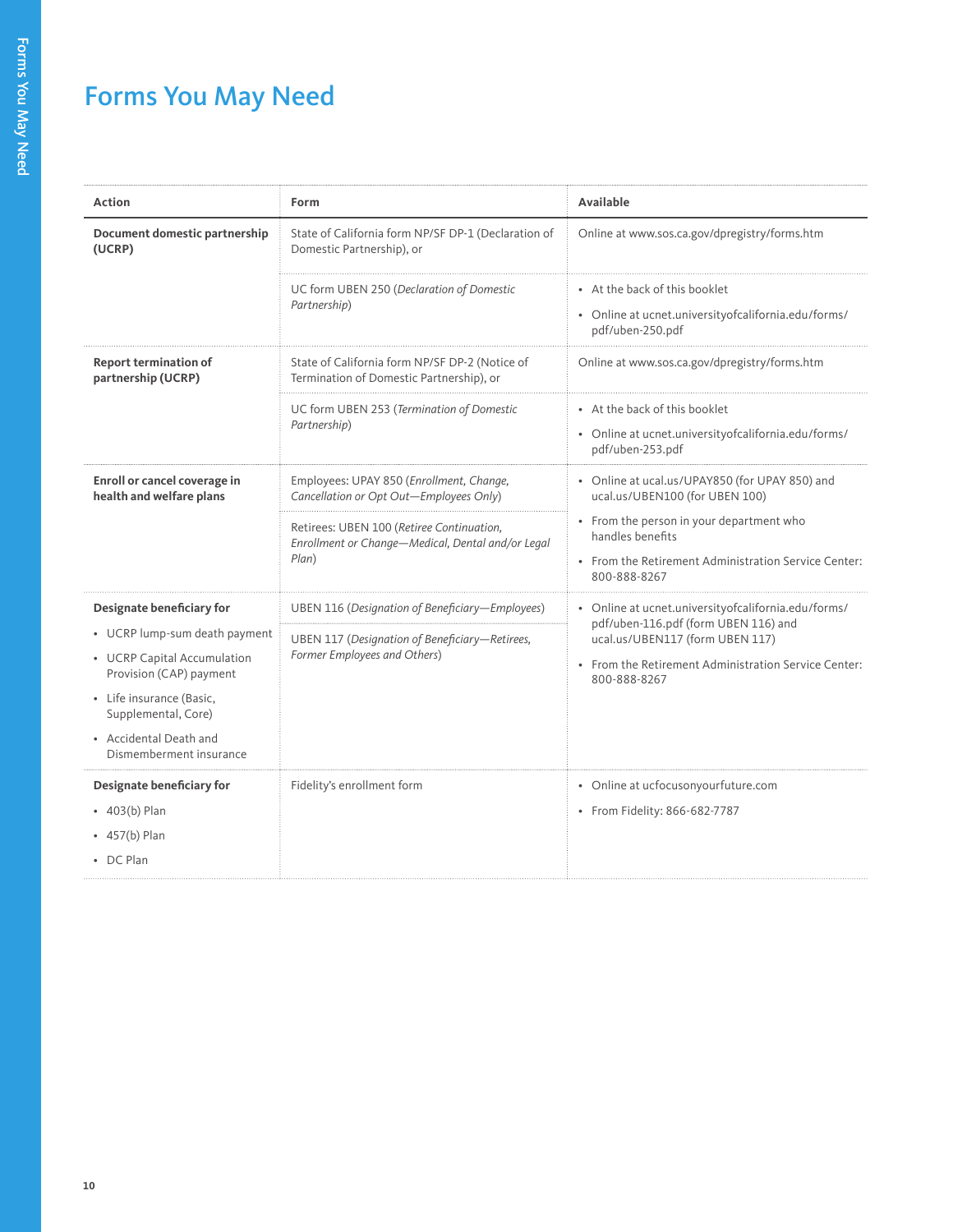## UBEN 250 Declaration of Domestic Partnership

#### **EMPLOYEES/RETIREES:**

Signing this Declaration establishes your domestic partnership with the University of California and will be used to help determine your partner's eligibility for a number of survivor and death benefits. Signing this Declaration does not guarantee eligibility for benefits; however, if you die before confirming your partnership by an accepted method, your partner cannot be considered for such benefits. If you have registered your domestic partnership with the state of California or if you are in a same-sex partnership that is validly formed and registered in another jurisdiction and the partnership is substantially equivalent to a Californiaregistered domestic partnership, you do not need to complete this form or take any other action at this time.

We, the undersigned, declare that we are domestic partners in accordance with the following criteria:

• We are each other's sole domestic partner in a long-term, committed relationship and intend to remain so indefinitely.

- Neither of us is legally married.
- We are not related by blood to a degree that would prohibit legal marriage in the state of California.
- We are both at least 18 years old and capable of consenting to the relationship.
- We are financially interdependent.
- We share a common residence.

#### **REQUIRED SIGNATURES**

Both parties must print and sign their names below.

Under penalty of perjury, we declare that the representations herein are true and correct and contain no material omissions of fact to the best of our knowledge and belief. We further declare that we have read, understand, and agree to the additional terms and conditions on the reverse of this form.

| <b>EMPLOYEE/RETIREE</b>                           |                        |
|---------------------------------------------------|------------------------|
| Name (Last, First, Middle Initial) (Please Print) | Social Security Number |
| Signature                                         | Date                   |
| <b>DOMESTIC PARTNER</b>                           |                        |
| Name (Last, First, Middle Initial) (Please Print) | Social Security Number |
| Signature                                         | <br>Date               |

**Send completed form to:**  UC Human Resources Records Management P.O. Box 24570 Oakland, CA 94623-1570

**UNIVERSITY** Human **OF** Resources **CALIFORNIA**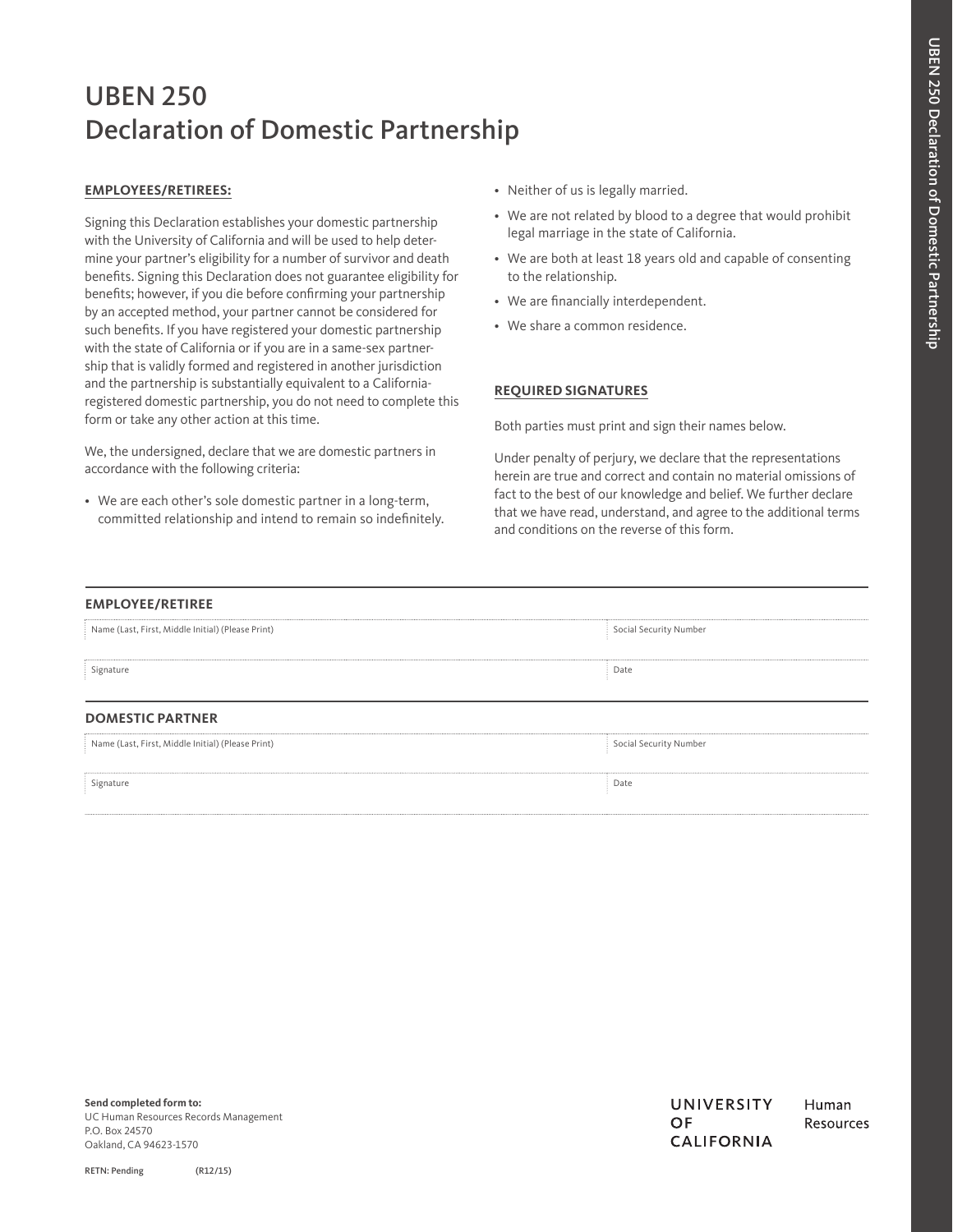## UBEN 250 Declaration of Domestic Partnership

#### **ADDITIONAL TERMS AND CONDITIONS**

1. Termination of Partnership: If a domestic partnership confirmed in a Declaration of Domestic Partnership (UBEN 250) ends, the employee must, within 31 days after the date the partnership ends, complete and submit form UBEN 253 (Termination of Domestic Partnership) to UC Human Resources Records Management. Filing this form will terminate eligibility for survivor and/or death benefits for the domestic partner previously named in the declaration. Termination of a domestic partnership registered in California or another jurisdiction is governed by the laws of the applicable jurisdiction.

The member must provide the former domestic partner with a copy of the termination form.

2. For employees filing this declaration, the University of California will require proof that a domestic partnership meets joint residency, financial interdependence and one-year duration (if applicable) requirements at the time of the employee's retirement or death. The employee may provide supporting documents when filing this declaration or the employee or domestic partner may submit documentation supporting the domestic partnership at the time of the employee's retirement or death. Acceptable documentation includes any three of the following:

- copy of any declaration, affidavit, or similar document filed with any other governmental entity
- joint mortgage or joint tenancy on a residential lease
- joint bank account
- joint liabilities (e.g., a credit card or car loan)
- joint ownership of significant property (e.g., a car)
- power of attorney for durable property or health care
- wills, life insurance policies or retirement annuities naming each other as primary beneficiary
- written agreement or contract showing mutual support obligations or joint ownership of assets acquired during the relationship

3. The university will use this declaration for the sole purpose of determining eligibility for survivor and/or death benefits for a domestic partner. It is not intended to establish any contractual rights or obligations between the employee and his/ her domestic partner.

4. For UCRP members only: In most cases, for a domestic partner to be eligible for preretirement survivor income before the member was eligible to retire or (if applicable) for the postretirement survivor continuance from UCRP, the partnership must have existed, uninterrupted, for the 12-month period preceding the member's retirement or death, and continuously to the member's death.

A domestic partner will not be eligible for any UCRP survivor benefits unless one of the following requirements is satisfied: (i) the partnership is registered with the state of California, (ii) this declaration is on file with the university and supporting documentation can be provided; or (iii) your same-sex partnership is validly formed and registered in another jurisdiction and the partnership is substantially equivalent to a California-registered domestic partnership. Registering your partnership or filing this declaration with UC may affect the eligibility of your children for UCRP survivor benefits. The UCRP Plan Document and Regulations govern eligibility for UCRP benefits.

#### **PRIVACY NOTIFICATIONS**

#### **STATE**

The State of California Information Practices Act of 1977 (effective July 1, 1978) requires the university to provide the following information to individuals who are asked to supply information about themselves.

The principal purpose for requesting information on this form, including your Social Security number, is to verify your identity, and/or for benefits administration, and/or for federal and state income tax reporting. University policy and state and federal statutes authorize the maintenance of this information.

Furnishing all information requested on this form is mandatory. Failure to provide such information will delay or may even prevent completion of the action for which the form is being filled out. Information furnished on this form may be transmitted to the federal and state governments when required by law.

Individuals have the right to review their own records in accordance with university personnel policy and collective bargaining agreements. Information on applicable policies and agreements can be obtained from campus or Office of the President Staff and Academic Personnel Offices.

The official responsible for maintaining the information contained on this form is the Vice President—University of California Human Resources, 1111 Franklin Street, Oakland, CA 94607-5200.

#### **FEDERAL**

Pursuant to the Federal Privacy Act of 1974, you are hereby notified that disclosure of your Social Security number is mandatory. The university's record keeping system was established prior to January 1, 1975 under the authority of the Regents of the University of California under Article IX, Section 9 of the California Constitution. The principal uses of your Social Security number shall be for state tax and federal income tax (under Internal Revenue Code sections 6011.6051 and 6059) reporting, and/or for benefits administration, and/or to verify your identity.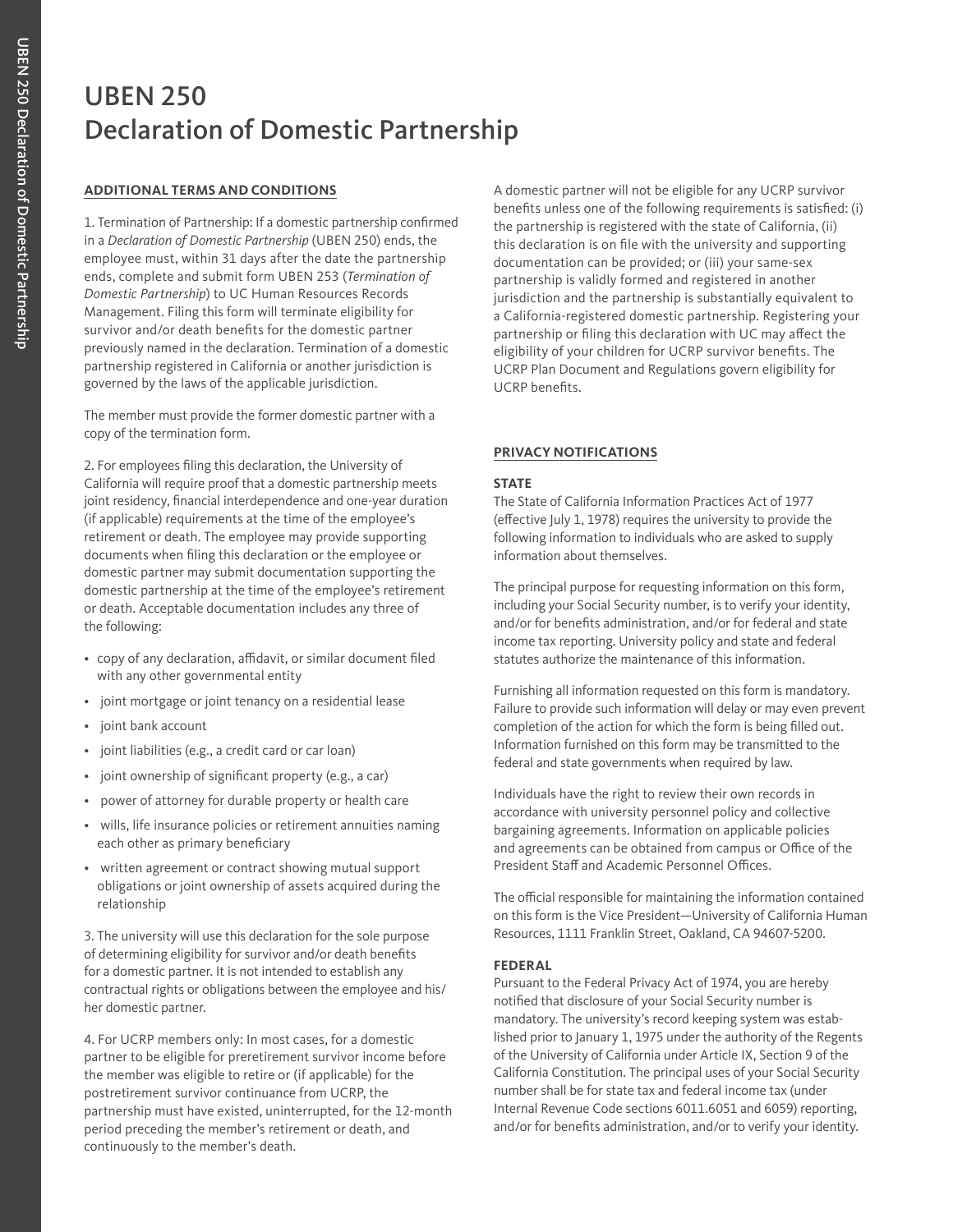## UBEN 253 Termination of Domestic Partnership

#### **EMPLOYEES/RETIREES:**

Use this form to notify UC that your domestic partnership has ended if you used form UBEN 250 to establish your partnership. Do not use this form if your domestic partnership is registered with the state of California or if your same-sex partnership was validly formed and registered in another jurisdiction and the partnership is substantially equivalent to a California-registered domestic partnership. In that case, the termination process is governed by the laws of the applicable jurisdiction.

If you registered your partnership with the state of California or another jurisdiction as described above and submitted a copy of the appropriate registration form for UC benefit purposes and the partnership is terminating, you must submit a filed copy of the State Notice of Termination of Domestic Partnership (SEC/STATE NP/SF DP-2) or a copy of a final judgment of dissolution or nullity of the domestic partnership for a California registration or, if your same-sex partnership was validly formed and registered in another jurisdiction and is substantially equivalent to a domestic partnership, a copy of the form or order required by the other jurisdiction to document the termination or nullification of the partnership. In this situation, UC's form (UBEN 253) will not be accepted as proof that your partnership has terminated.

It is your responsibility to provide your former domestic partner with a copy of this termination form and the date benefits end. Eligibility for survivor and/or death benefits stops on the date the domestic partnership ends.

Before you retire, you may submit a new declaration of domestic partnership any time you enter into another partnership. Keep in mind, however, that other eligibility requirements still must be met—for example, the new partnership must exist for at least 12 months before certain survivor benefits can be paid.

#### **OTHER**

Submitting this termination form will not change any beneficiary designations you may have made for other university benefits for example, the UCRP death benefit, 403(b), 457(b) or DC Plan accumulations, or life or AD&D insurance. If you want to name new beneficiaries for these plans, you must change your beneficiary online or submit new beneficiary forms available from your local Benefits Office, the UC Retirement Administration Service Center (800-888-8267) or from Fidelity.

Also, in addition to submitting this termination form, you must cancel insurance coverage for a former partner and/or the partner's child/grandchild. To do so, you must do as follows within 31 days of the terminating event:

**Employees:** Complete form UPAY 850 (Enrollment, Change, Cancellation or Opt Out—Employees Only) and submit it to your local Benefits or Payroll Office in accordance with local procedures.

**Retirees:** Complete form UBEN 100 (Retiree Continuation, Enrollment, or Change—Medical, Dental and/or Legal Plan) and submit it to the address shown on the form.

| I, the undersigned, declare that my former partner (Last, First, Middle Initial) |                        |
|----------------------------------------------------------------------------------|------------------------|
| and I are no longer partners. Our partnership ended on (Day, Month, Year)        |                        |
|                                                                                  |                        |
| <b>EMPLOYEE/RETIREE</b>                                                          |                        |
| Name (Last, First, Middle Initial) (Please Print)                                | Social Security Number |
| Signature                                                                        | Date                   |

**Send completed form to:**  UC Human Resources Records Management P.O. Box 24570 Oakland, CA 94623-1570

**UNIVERSITY** Human OF Resources **CALIFORNIA**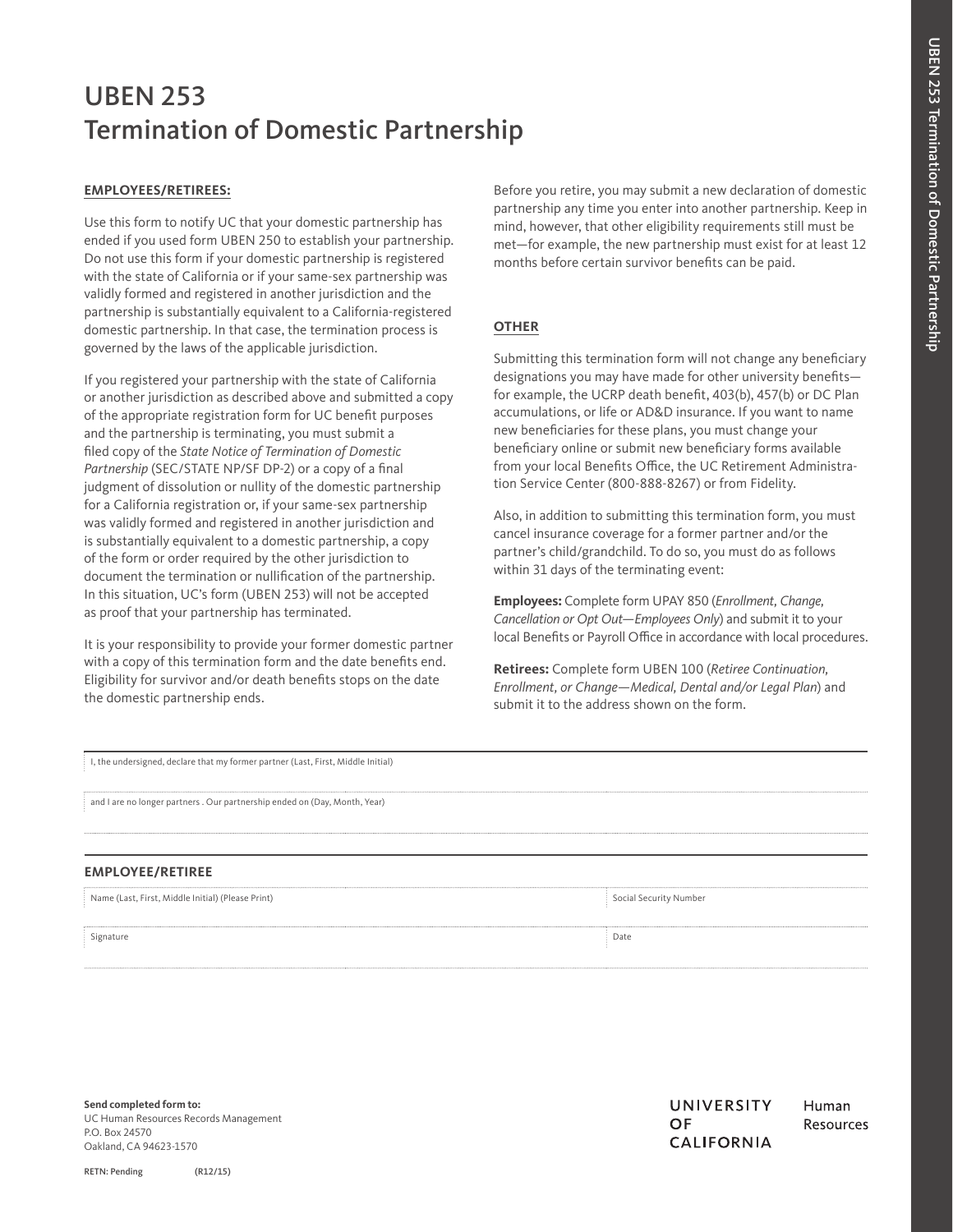## UBEN 253 Termination of Domestic Partnership

### **PRIVACY NOTIFICATIONS**

#### **STATE**

The State of California Information Practices Act of 1977 (effective July 1, 1978) requires the university to provide the following information to individuals who are asked to supply information about themselves.

The principal purpose for requesting information on this form, including your Social Security number, is to verify your identity, and/or for benefits administration, and/or for federal and state income tax reporting. University policy and state and federal statutes authorize the maintenance of this information.

Furnishing all information requested on this form is mandatory. Failure to provide such information will delay or may even prevent completion of the action for which the form is being filled out. Information furnished on this form may be transmitted to the federal and state governments when required by law.

Individuals have the right to review their own records in accordance with university personnel policy and collective bargaining agreements. Information on applicable policies and agreements can be obtained from campus or Office of the President Staff and Academic Personnel Offices.

The official responsible for maintaining the information contained on this form is the Vice President—University of California Human Resources, 1111 Franklin Street, Oakland, CA 94607-5200.

#### **FEDERAL**

Pursuant to the Federal Privacy Act of 1974, you are hereby notified that disclosure of your Social Security number is mandatory. The university's record-keeping system was established prior to January 1, 1975, under the authority of the Regents of the University of California under Article IX, Section 9 of the California Constitution. The principal uses of your Social Security number shall be for state tax and federal income tax (under Internal Revenue Code sections 6011, 6051 and 6059) reporting, and/or for benefits administration, and/or to verify your identity.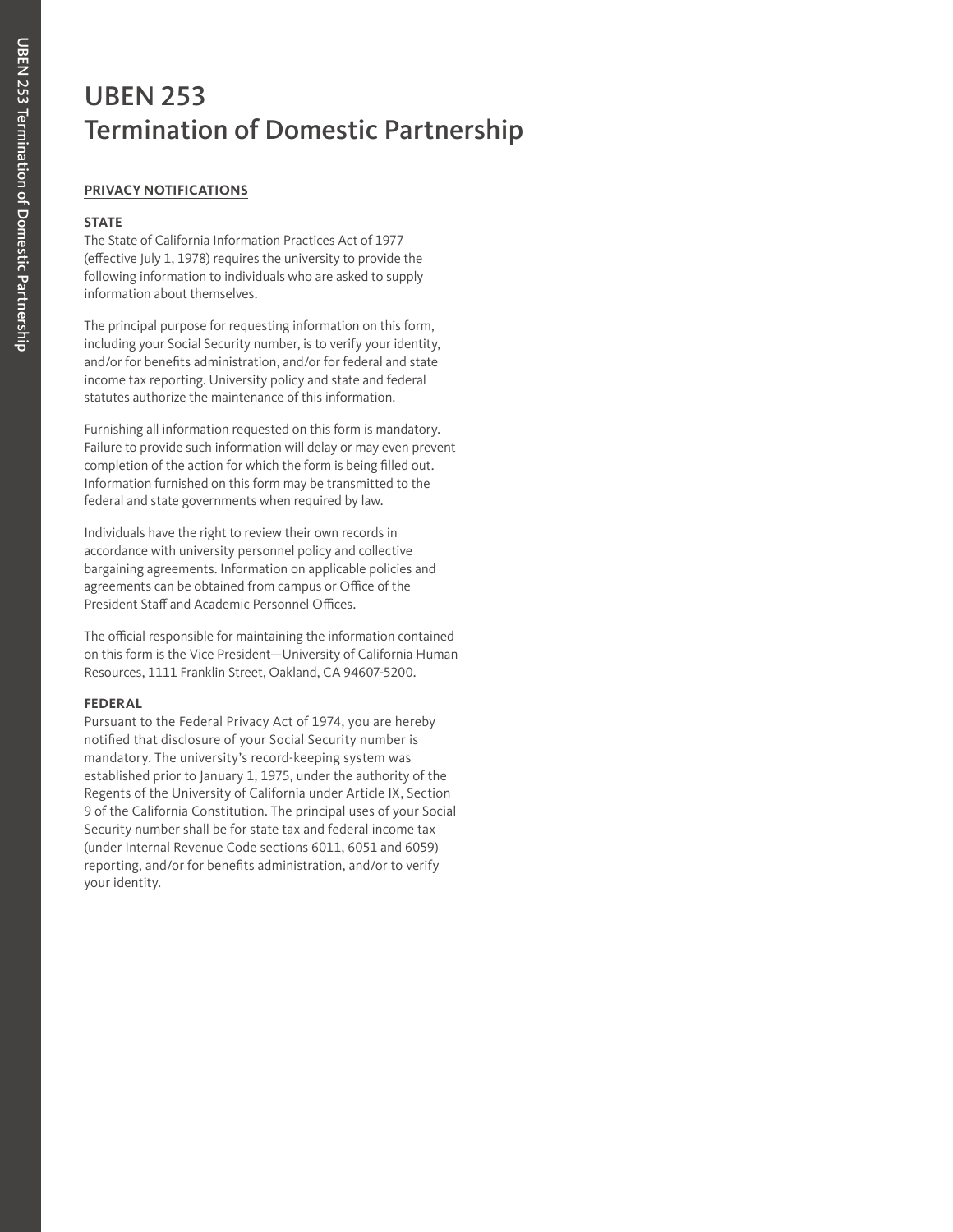By authority of the Regents, University of California Human Resources, located in Oakland, administers all benefit plans in accordance with applicable plan documents and regulations, custodial agreements, University of California Group Insurance Regulations for Faculty and Staff, group insurance contracts, and state and federal laws. No person is authorized to provide benefits information not contained in these source documents, and information not contained in these source documents cannot be relied upon as having been authorized by the Regents. Source documents are available for inspection upon request (800-888-8267). What is written here does not constitute a guarantee of plan coverage or benefits—particular rules and eligibility requirements must be met before benefits can be received. The University of California intends to continue the benefits described here indefinitely; however, the benefits of all employees, retirees, and plan beneficiaries are subject to change or termination at the time of contract renewal or at any other time by the university or other governing authorities. The university also reserves the right to determine new premiums, employer contributions and monthly costs at any time. Health and welfare benefits are not accrued or vested benefit entitlements. UC's contribution toward the monthly cost of the coverage is determined by UC and may change or stop altogether, and may be affected by the state of California's annual budget appropriation. If you belong to an exclusively represented bargaining unit, some of your benefits may differ from the ones described here. For more information, employees should contact their Human Resources Office and retirees should call the UC Retirement Administration Service Center (800-888-8267).

The Consolidated Omnibus Budget Reconciliation Act of 1985 (COBRA) provides for continued coverage for a certain period of time at applicable monthly COBRA rates if you, your spouse, or your dependents lose group medical, dental, or vision coverage because you terminate employment (for reasons other than gross misconduct); your work hours are reduced below the eligible status for these benefits; you die, divorce, or are legally separated; or a child ceases to be an eligible dependent. Note: The continuation period is calculated from the earliest of these qualifying events and runs concurrently with any other UC options for continued coverage. See your Benefits Representative for more information.

In conformance with applicable law and university policy, the university is an affirmative action/equal opportunity employer. Please send inquiries regarding the university's affirmative action and equal opportunity policies for staff to Systemwide AA/EEO Policy Coordinator, University of California, Office of the President, 1111 Franklin Street, 5th Floor, Oakland, CA 94607, and for faculty to the Office of Academic Personnel, University of California Office of the President, 1111 Franklin Street, Oakland, CA 94607.